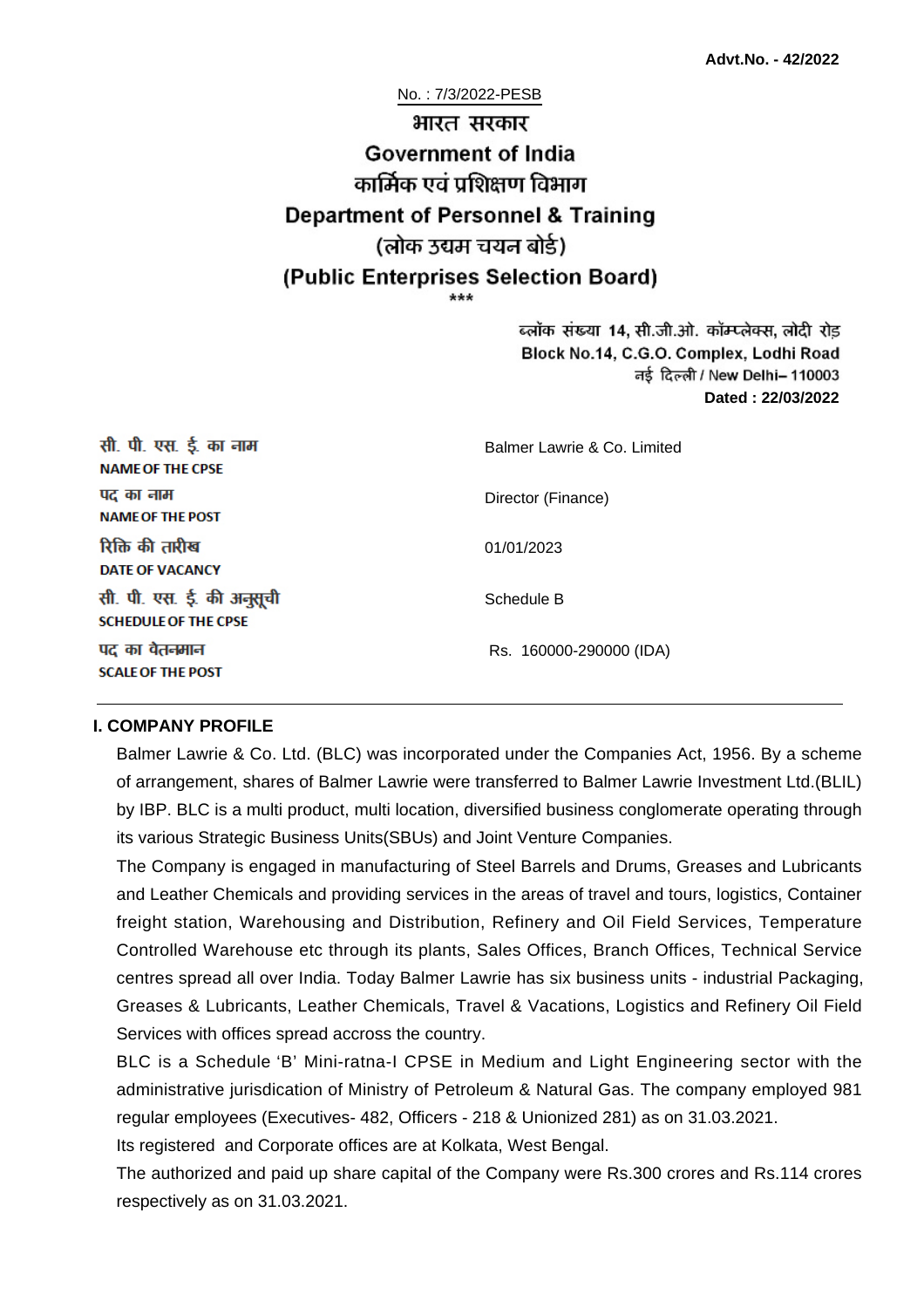The shareholding of the BLIL in the company is 61.80%.

### **II. JOB DESCRIPTION AND RESPONSIBILITIES**

The Director (Finance) is a member of the Board of Directors and reports to Chairman and Managing Director. He/She is overall in charge of the finance and accounts of the organization and is responsible for evolving and formulating policies related to finance and accounts as well as implementation thereof.

### **III. ELIGIBILITY**

**1. AGE :** On the date of occurrence of vacancy (DOV)

| Age of superannuation 60 years |                                                                                                        |                |                                                                                             |
|--------------------------------|--------------------------------------------------------------------------------------------------------|----------------|---------------------------------------------------------------------------------------------|
| <b>Internal</b>                |                                                                                                        | <b>Others</b>  |                                                                                             |
| <b>Minimum</b>                 | <b>Maximum</b>                                                                                         | <b>Minimum</b> | <b>Maximum</b>                                                                              |
| 40                             | 2 years residual service as on<br>the date of vacancy w.r.t. the $\vert$ 40<br>date of superannuation. |                | 3 years residual service as on<br>the date of vacancy w.r.t. the<br>date of superannuation. |

### **2. EMPLOYMENT STATUS:**

The applicant must, on the date of application, as well as on the date of interview, be employed in a regular capacity – and **not** in a contractual/ad-hoc capacity – in one of the followings:-

(a) Central Public Sector Enterprise (CPSE) (including a full-time functional Director in the Board of a CPSE);

(b) Central Government including the Armed Forces of the Union and All India Services;

(c) State Public Sector Enterprise (SPSE) where the annual turnover is \***Rs 1000 crore or more**;

(d) Private Sector in company where the annual turnover is **\*Rs 1000 crore or more**. **Preference would be given to candidates from listed companies.**

(\* The average audited annual turnover of three financial years preceding the calendar year in which the post is advertised shall be considered for applying the approved limits)

### **3. QUALIFICATION:**

(i)The applicant should be a Chartered Accountant or Cost Accountant or a full time MBA/PGDM course having specialization in Finance with good academic record from a recognized University/Institution. Preference would be given to Chartered Accountant.

(ii) Officers of Organized Group 'A' Accounts Services [i.e. Indian Audit and Accounts Service, Indian Defence Accounts Service, Indian Railway Accounts Service, Indian Civil Accounts Service, Indian P&T Accounts & Finance Service and Indian Cost Accounts Service] working in the appropriate level are exempted from these educational qualifications.

(iii)Further, applicants from the Central Govt./Armed Forces of the Union/All India Services, will also be exempted from the educational qualifications as per (i) above provided the applicants have 'the relevant experience' as mentioned in Para 4(iii) below.

In respect of applicants from Organized Group 'A' Accounts Services/Central Government/Armed Forces of the Union/All India Services, Chartered Accountant/Cost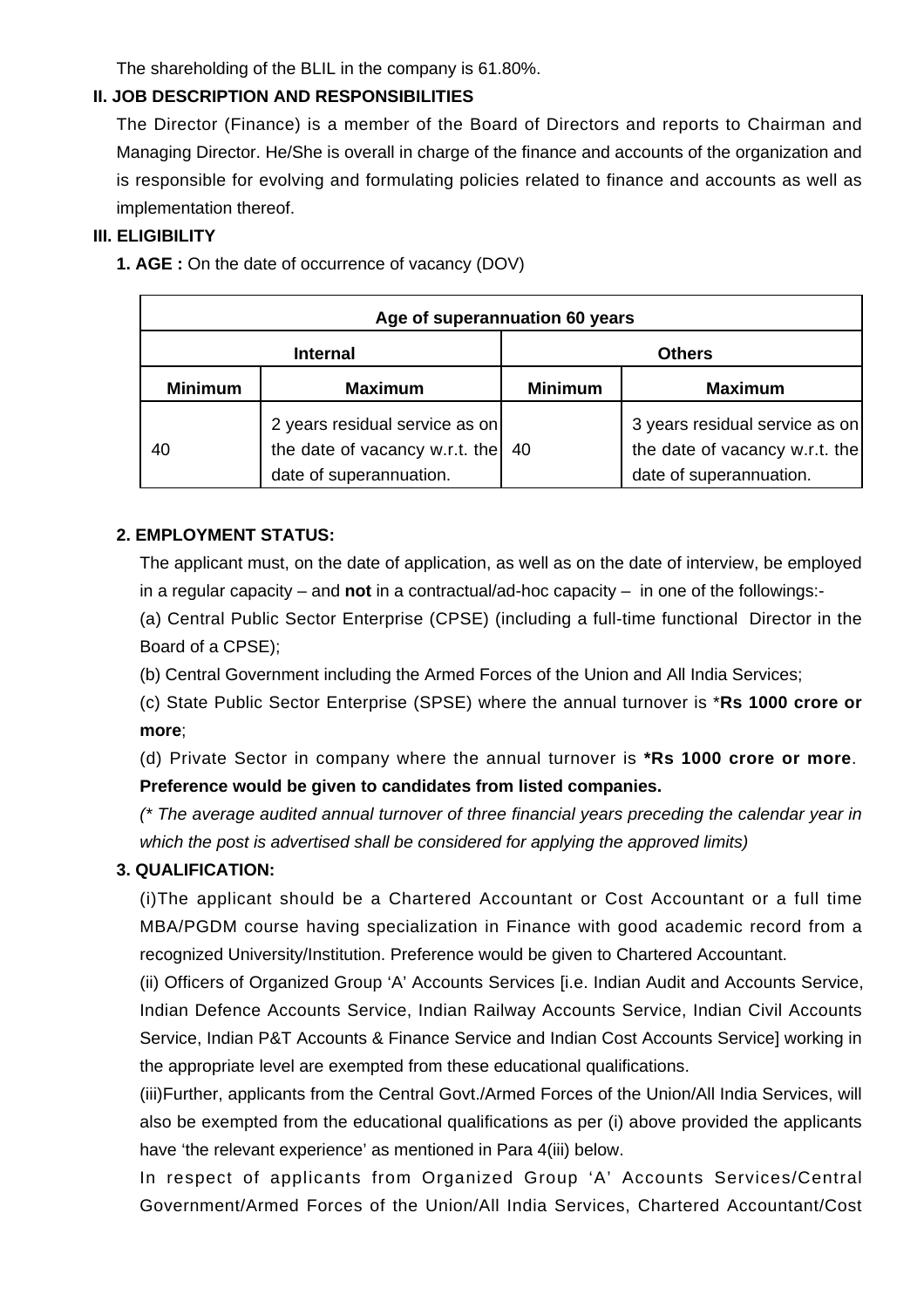Accountant/MBA/PGDM will be a desirable educational qualification.

### **4. EXPERIENCE:**

(i) The applicant should have at least five years of cumulative experience at a senior level during the last ten years in the area of Corporate Financial Management/Corporate Accounts in an organization of repute.

(ii) Applicants from Organized Group 'A' Accounts Services should have at least five years cumulative experience at a senior level during the last ten years in the area of Corporate Financial Management/ Corporate Accounts.

(iii) 'The relevant experience' in respect of applicants from Central Government/Armed Forces of the Union/All India Services would include at least seven years of cumulative experience at a senior level during the last ten years in the area of Corporate Financial Management/ Corporate Accounts.

### **5. PAY SCALE:**

### **(a)Central Public Sector Enterprises-**

### **Eligible Scale of Pay**

- (i) Rs. 6250-7475 (IDA) Pre 01/01/1992
- (ii) Rs. 8520-10050 (IDA) Post 01/01/1992
- (iii) Rs. 18500-23900 (IDA) Post 01/01/1997
- (iv) Rs. 43200-66000 (IDA) Post 01/01/2007
- (v) Rs. 100000-260000 (IDA) Post 01.01.2017
- (vi) Rs. 14300-18300 (CDA) Pre-revised
- (vii) Rs. 37400-67000 + GP 8700 (CDA)
- (viii) Rs. 123100-215900 (Level 13) CDA

The minimum length of service required in the eligible scale will be one year for internal candidates, and two years for others as on the date of vacancy.

**(b)**

**(i) Applicants from Central Government / All India Services** should be holding a post of the level of Director in Government of India or carrying equivalent scale of pay on the date of application.

**(ii) Applicants from the Armed forces of the Union** should be holding a post of the level of Brigadier in the Army or equivalent rank in Navy/Air Force on the date of application.

**(c)**

 **Applicants from State Public Sector Enterprises/ Private Sector** should be working at Board level position or at least a post of the level immediately below the Board level on the date of application.

## **6. CONDITION OF IMMEDIATE ABSORPTION FOR CENTRAL GOVERNMENT OFFICERS**

Central Government Officers, including those of the Armed Forces of the Union and the All India Services, will be eligible for consideration only on immediate absorption basis.

### **IV. DURATION OF APPOINTMENT**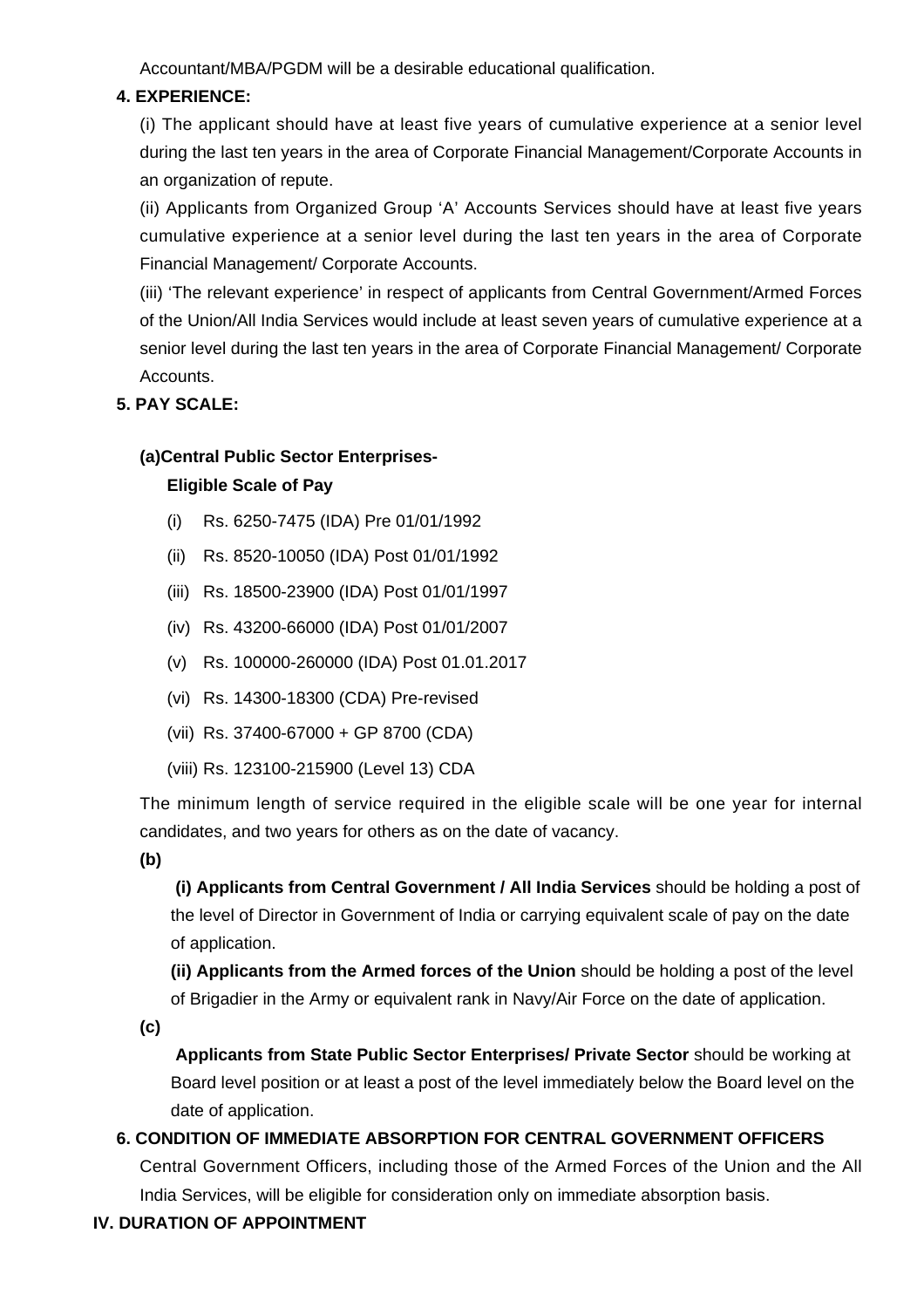The appointment shall be for a period of five years from the date of joining or upto the date of superannuation or until further orders, whichever is earlier.

### **V. SUBMISSION OF APPLICATIONS**

### **Applicants should submit their applications online only as per the format.**

**1.** The applicants should submit their applications through proper channel as follows:

(a) Government Officers, including those of the Armed Forces of the Union and All India Services: through Cadre Controlling authority;

(b) CMDs/MDs/Functional Directors in CPSE: through the concerned Administrative Ministry;

(c) Below Board level in CPSE: through the concerned CPSE;

(d) CMDs/MDs/Functional Directors in State PSE: through the concerned Administrative Secretary and Cadre Controlling Authority, if any, of the State Government;

(e) Below Board level in SPSE: through the concerned SPSE

(f) Private Sector: directly to the PESB.

**2.** Applicants from Private Sector must submit the following documents along with the application form:

(a) Annual Reports of the Company in which currently working for the 3 financial years preceding the calendar year in which the post is advertised **(please provide URL or attach/enclose copies);**

(b) Whether the company is listed or not; if yes, the documentary proof **(please provide URL or attach/enclose copies);**

(c) Evidence of working at Board level or at least a post of the level immediately below the Board level;

(d) Self-attested copies of documents in support of age and qualifications;

(e) Relevant Jobs handled in the past with details.

### **VI. UNDERTAKING BY THE APPLICANT**

An applicant has to give an undertaking as a part of the application that he/she will join the post, if selected. If an applicant does not give such undertaking, the application would be rejected.

### **1. For candidates from Central Government/Armed Forces of the Union/ All India Services**

(a) The appointment is on immediate absorption basis.

(b) If a candidate conveys his/her unwillingness to join after the interview is held, he/she would be debarred for a period of two years from the date of interview, for being considered for a Board level post in any CPSE.

(c) Further, if a candidate conveys his/her unwillingness to join after the issue of offer of appointment, he/she would be debarred for a period of two years from the date of offer of appointment for being considered for a Board level post in any CPSE.

### **2. For candidates from CPSE**

a. If a candidate conveys his/her unwillingness to join after the interview is held, he/she would be debarred for a period of two years from the date of interview, for being considered for a Board level post in any CPSE other than the one to which the candidate belongs.

b. Further, if a candidate conveys his/her unwillingness to join after the issue of offer of appointment, he/she would be debarred for a period of two years from the date of offer of appointment for being considered for a Board level post in any CPSE other than the one to which